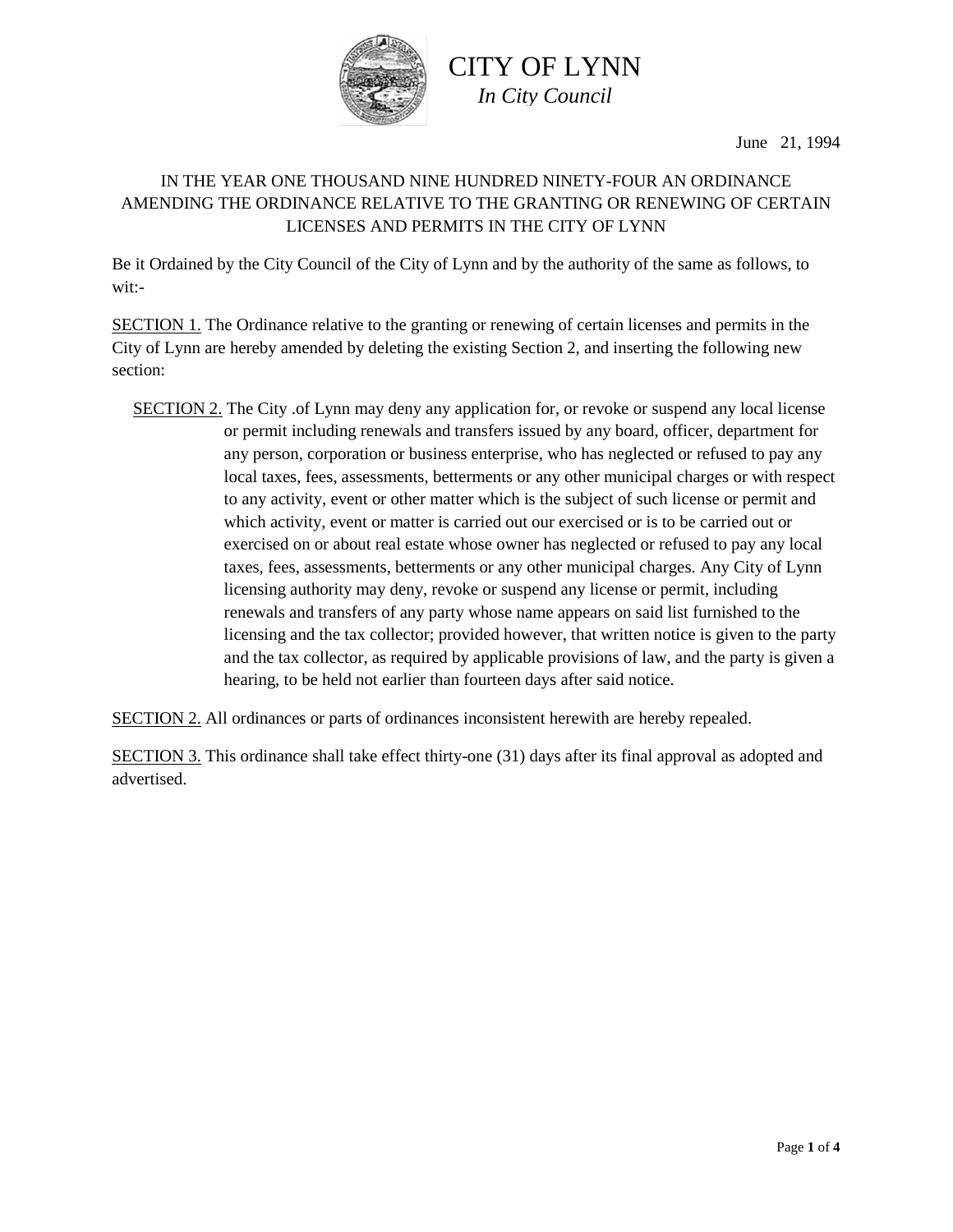

CITY OF LYNN *In City Council*

January 12, 1996

## IN THE YEAR ONE THOUSAND NINE HUNDRED EIGHTY-SIX CITY OF LYNNAN ORDINANCE ESTABLISHING; AN ORDINANCE RELATIVE TO THE GRANTING OR RENEWING OF CERTAIN LICENSES AND PERMITS IN THE CITY OFLYNN

Be it Ordained by the City Council of the City of Lynn and by the authority of the same as follows, to wit:-

SECTION 1. An ordinance is hereby established relative to the granting or renewing of certain licenses and permits in the City of Lynn.

SECTION 2. The City of Lynn may deny any application for, or revoke, or suspend any local license or permit including renewals and transfers issued by any board, officer, department for any person, corporation or business enterprise who has neglected or refused to pay any local taxes, fees, assessments, betterments or any other municipal charges.

SECTION3. The Tax Collector or other municipal official responsible for records of all municipal taxes, assessments, betterments and other municipal charges, hereinafter referred to as the Tax Collector, shall Annually furnish to each department, board, commission or division, hereinafter referred to as the licensing authority, that issues licenses or permits including renewals and transfers, a list of any, person, corporation, or business enterprise, hereinafter referred to as the party, that has neglected or refused to pay any local taxes, fees,- assessments, betterments or other municipal charges for not less than a twelve month period and that such party has not filed in good, faith a pending application for an abatement of such tax or a pending petition before the appellate tax board'.

SECTION 4. The licensing authority may deny, revoke or suspend any license or permit, including renewals and transfers of any party whose name appears on said list furnished to the licensing authority from the Tax Collector; provided however, that written notice is given to the party and the Tax Collector, as required by applicable provisions of law, and the party is given hearing to be held not earlier than fourteen days after said notice: Said list shall be ,prima facie evidence for denial, revocation or suspension of said license or permit to any party. The Tax Collector shall have the right to intervene in any hearing conducted with respect to such license denial, revocation or suspension. Any findings made by the licensing authority with respect to such license denial, revocation or suspension shall be made only for the purposes of such proceeding and shall not be relevant to or introduced in any other proceeding at law, except for any appeal from such license denial, revocation or suspension.

Any license or permit denied, suspended or revoked under this section shall not be reissued or renewed until the license authority receives a certificate issued by the tax collector that the party is in good standing with respect to any. and all local taxes, fees, assessments, betterments or other municipal charges, payable to the municipality as the date of issuance of said certificate.

SECTION 5. Any party shall be given an opportunity to enter into a payment agreement, thereby allowing the licensing authority to issue a certificate indicating said limitations to the license or permit and the validity of said license shall be conditioned upon the satisfactory compliance with said agreement. Failure to comply with said agreement shall be grounds for the suspension or revocation of said license or permit;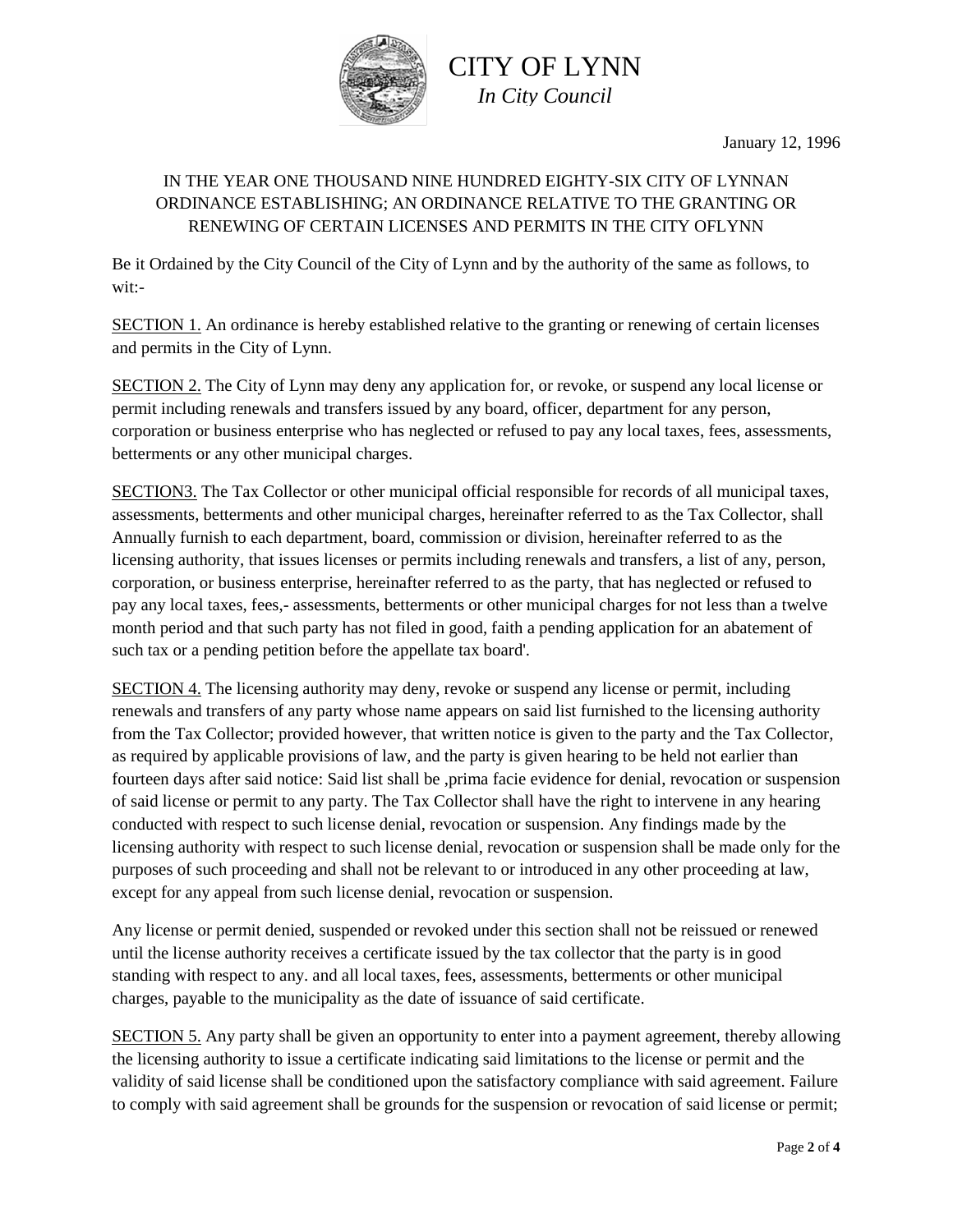

## CITY OF LYNN *In City Council*

provided, however, that the holder be given notice and a hearing as required by applicable provisions of law.

SECTION 6. The City Council may waive such denial, suspension or revocation if it finds there is no direct or indirect business inter- by the property owner, its officers or stockholders, if any, or members of his immediate family, as defined in Section One of Chapter Two Hundred and Sixty-Eight in the business or activity conducted in or on said property.

SECTION 7. This ordinance shall not apply to the following licenses and permits: open burning, Section Thirteen of Chapter Forty-Eight; bicycle permits, Section Eleven A of Chapter Eighty-Five; sales of articles for charitable purposes, Section Thirty-Three of Chapter One Hundred and One; children work permits, Section Sixty-Nine of Chapter One Hundred and Forty-Nine; clubs, associations dispensing food or beverage licenses, Section Twenty-One E of Chapter One Hundred and Forty; dog licenses, Section One Hundred and Thirty -Seven of Chapter One Hundred and Forty; fishing, hunting, trapping license, Section Twelve of Chapter One Hundred and Thirty-One; marriage licenses, Section Twenty-Eight of Chapter Two Hundred and Seven and theatrical events, public exhibition permits, Section one Hundred and Eighty-One of Chapter One Hundred and Forty."

SECTION 8. The City of Lynn by its City Council, may exclude any local -license or permit from this "ordinance.

SECTION 9. All ordinances or parts of ordinances inconsistent here with are hereby repealed.

SECTION 10. This ordinance shall take effect Thirty-One (31) days after its final adoption as advertised.